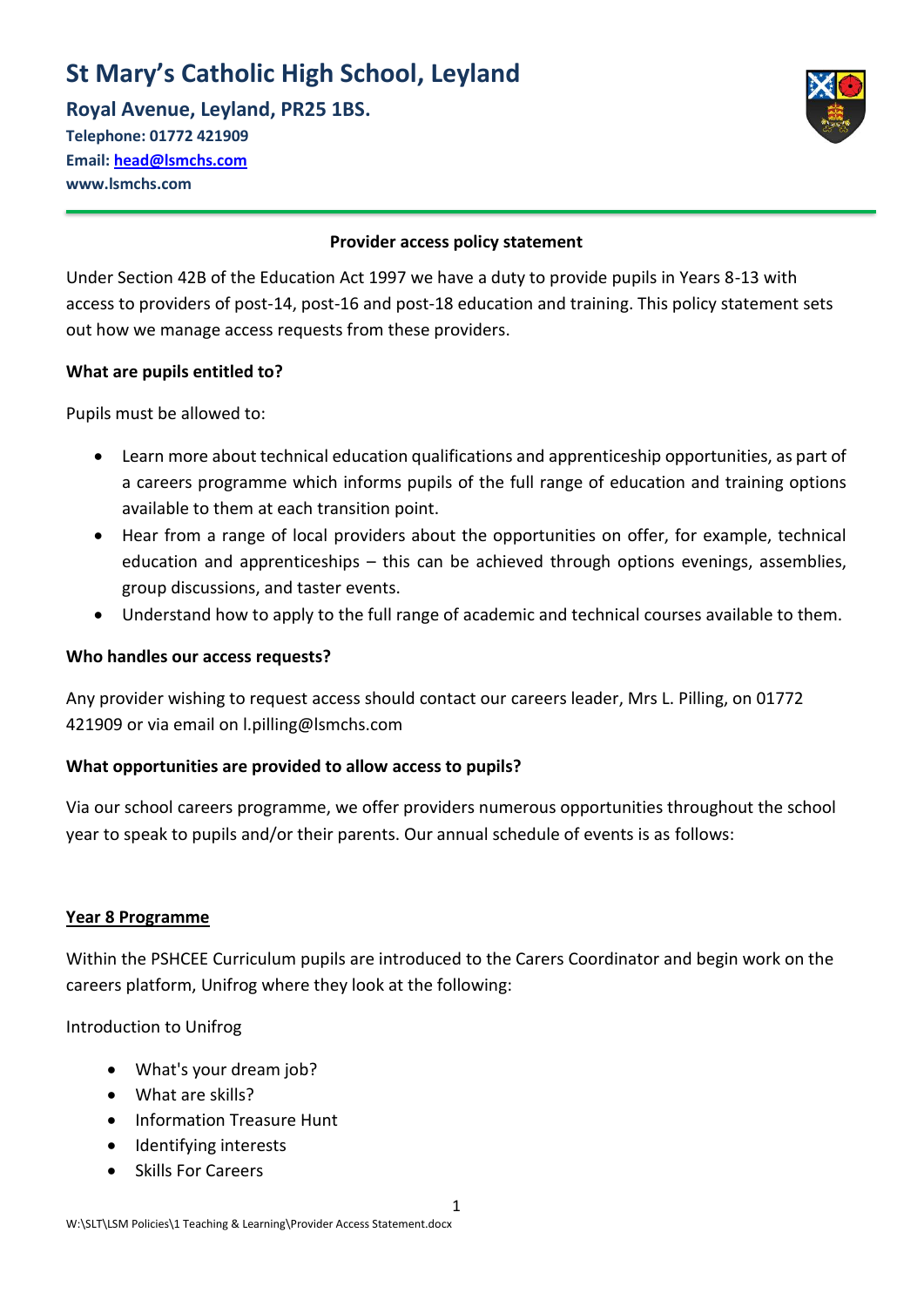- Your skills, your team, your future
- Careers terminology
- University vs apprenticeships

## **Year 9 Programme**

| <b>Event</b>                              | <b>Date</b>                   | <b>Time</b>        | <b>Location</b> |
|-------------------------------------------|-------------------------------|--------------------|-----------------|
| Lunch Time Q&A Sessions with Colleges &   | Tues 19 <sup>th</sup> October | $1:20$ pm – $2$ pm | <b>LRC</b>      |
| <b>Providers</b>                          | Mon 29 <sup>th</sup>          |                    |                 |
| obtain information and help with          | November                      |                    |                 |
| applications                              |                               |                    |                 |
| Careers Fair - Years 9-11                 | Wed 17 <sup>th</sup>          | $4pm-6pm$          | Drama           |
|                                           | November                      |                    | Theatre         |
| <b>Options Evening &amp; Subject Fair</b> | Wed 23rd                      | $3:30$ pm – 6pm    |                 |
|                                           | February                      |                    |                 |
| My Future - Super Learning Day            | Wed 29 <sup>th</sup> June     | $9am - 3pm$        | Timetabled      |

Within the PSHCEE Curriculum pupils have access to the school Carers Coordinator and continue work on the careers platform, Unifrog where they look at the following:

- Options Choices
- Different Qualifications
- Subject Library videos
- BTECS/T-Levels
- Post-16 intentions
- LMI

Careers assemblies will be delivered throughout the academic year and additional events, activities and visits will be added to the Careers Programme as they are identified throughout the year. One to One Career Guidance meetings will be available with pupils where necessary.

## **Year 10 Programme**

| <b>Date</b>          | <b>Time</b>     | <b>Location</b> |
|----------------------|-----------------|-----------------|
| Tues 19th            | $1:20$ pm – 2pm | <b>LRC</b>      |
| October              |                 |                 |
| Mon 29 <sup>th</sup> |                 |                 |
| November             |                 |                 |
|                      |                 |                 |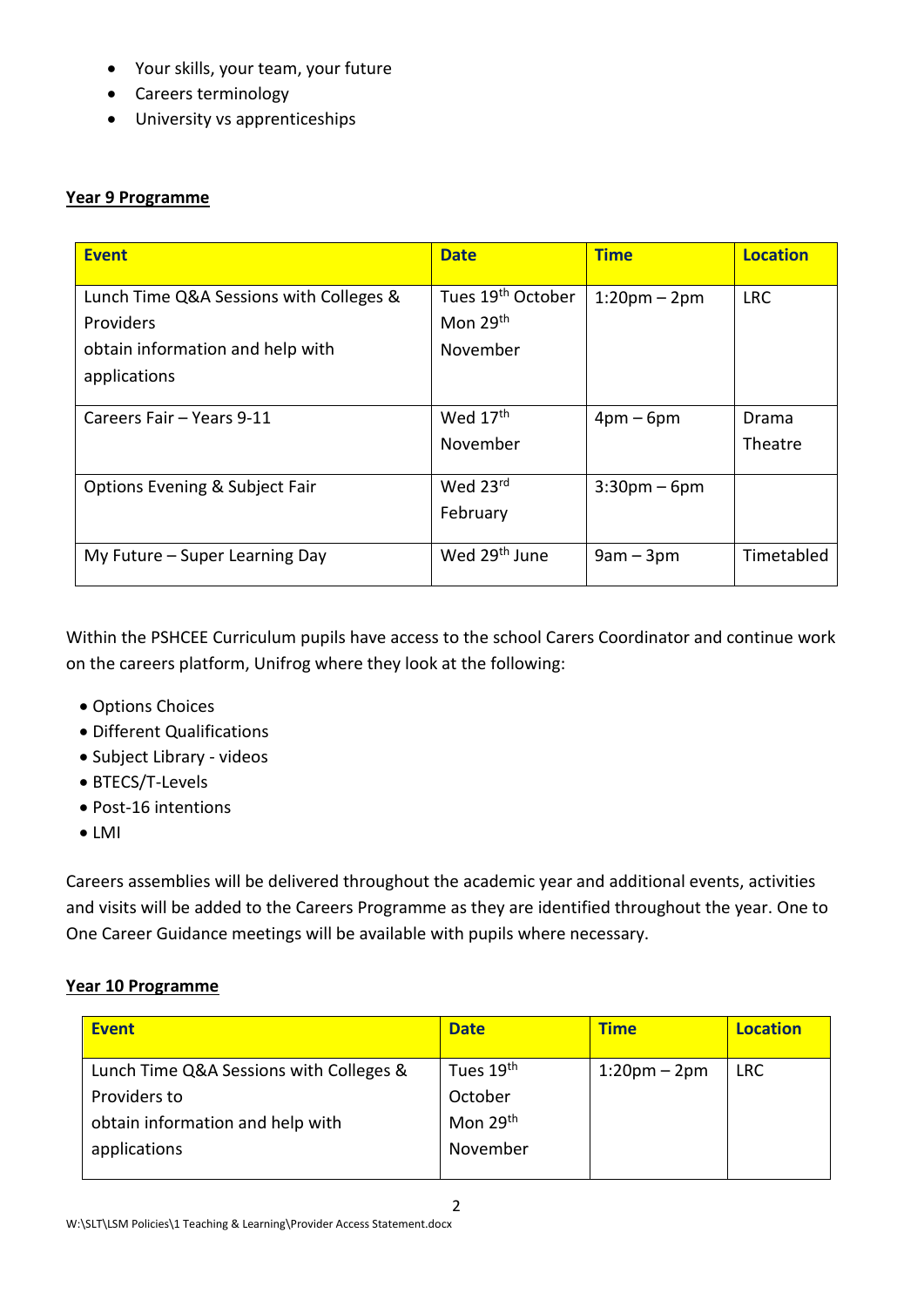| Careers Fair - Years 9-11                | Wed 17 <sup>th</sup>          | $4pm-6pm$      | Drama      |
|------------------------------------------|-------------------------------|----------------|------------|
|                                          | November                      |                | Theatre    |
| Year 10 & 11 Interview Tips & Techniques | Tues 25 <sup>th</sup> January | $3pm-4pm$      | Drama      |
| Workshop                                 |                               |                | Theatre    |
| Year 10 Mock Interviews                  | Tues 1 <sup>st</sup> February | $9am - 1:15pm$ | Timetabled |
| My Future – Super Learning Day           | Thurs 3 <sup>rd</sup> March   | $9am - 3pm$    | Timetabled |
| Runshaw College Taster Day Assembly      | Mon 25 <sup>th</sup> April    | $8:45$ am-     | Drama      |
|                                          |                               | 9:15am         | Theatre    |
| Cardinal Newman Taster Day Assembly      | Mon 28 <sup>th</sup> March    | $8:45$ am-     | Drama      |
|                                          |                               | 9:15am         | Theatre    |
| Runshaw College, Preston College &       | Wed 29 <sup>th</sup> June     | $9am - 3pm$    | Timetabled |
| <b>Myerscough Taster Day</b>             |                               |                |            |
| Cardinal Newman Taster Day               | Tues 5 <sup>th</sup> July     | $9am - 3pm$    | Timetabled |

Careers assemblies will be delivered throughout the academic year and additional events, activities and visits will be added to the Careers Programme as they are identified throughout the year. One to One Career Guidance meetings will be available with pupils where necessary.

# **Year 11 Programme**

| <b>Event</b>                                     | <b>Date</b>                      | <b>Time</b>        | <b>Location</b> |
|--------------------------------------------------|----------------------------------|--------------------|-----------------|
| Cardinal Newman College Assembly                 | Mon $13th$                       | $8:45am - 9am$     | Drama           |
|                                                  | September                        |                    | Theatre         |
| <b>Runshaw College Assembly</b>                  | Mon $27th$                       | $8:45am - 9am$     | Drama           |
|                                                  | September                        |                    | Theatre         |
| My Future – Super Learning Day                   | Fri 8 <sup>th</sup> October      | $9am - 3pm$        | Timetabled      |
| Preston's College Assembly                       | Mon $11th$                       | $8:45am - 9am$     | Drama           |
|                                                  | October                          |                    | Theatre         |
| Lunchtime Q&A Sessions with Colleges &           | Tues 19 <sup>th</sup>            | $1:20$ pm – $2$ pm | <b>LRC</b>      |
| Providers to                                     | October                          |                    |                 |
| obtain information and help with<br>applications | Mon 29 <sup>th</sup><br>November |                    |                 |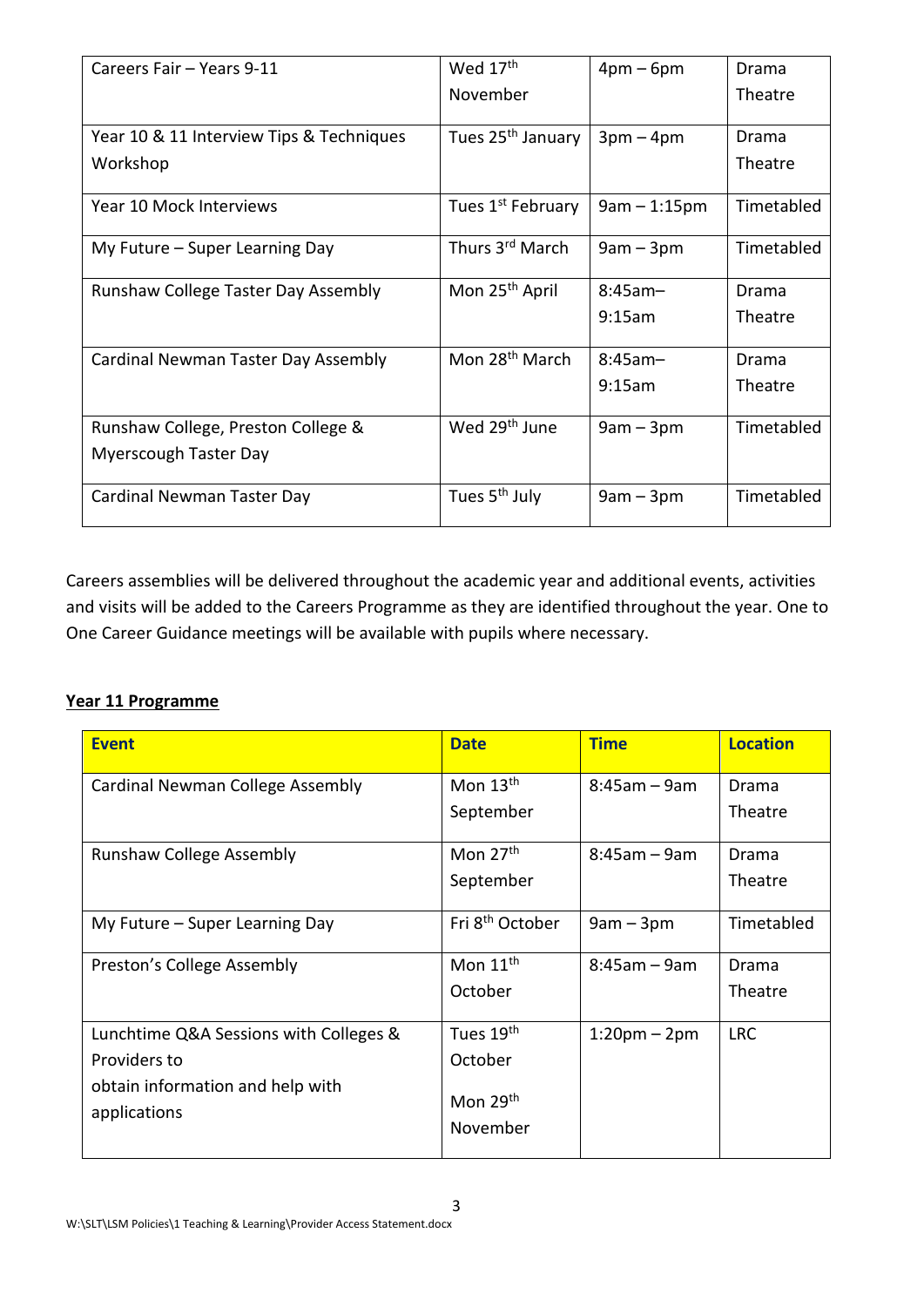| Myerscough College Assembly              | Mon 20 <sup>th</sup>       | $8:45am - 9am$ | Drama        |
|------------------------------------------|----------------------------|----------------|--------------|
|                                          | September                  |                | Theatre      |
| Ask Project - Apprenticeships Assembly   | Mon 4 <sup>th</sup>        | $8:45am - 9am$ | <b>Drama</b> |
|                                          | October                    |                | Theatre      |
| Careers Fair - Years 9 - 11              | Wed 17th                   | $4pm-6pm$      | <b>Drama</b> |
|                                          | November                   |                | Theatre      |
| Personal Statement Writing Workshop      | Tues 16 <sup>th</sup>      | $3pm-4pm$      |              |
|                                          | November                   |                |              |
| <b>Application Support</b>               | Tues 30th                  | $3pm-4pm$      | <b>Drama</b> |
|                                          | November                   |                | Theatre      |
| Year 11 Impartial CI&G Speed Meet        | Tues 7 <sup>th</sup>       | $2pm-3pm$      | <b>LRC</b>   |
| (Identified pupils only)                 | December                   |                |              |
| Year 11 school deadline for all post 16  | Mon 6 <sup>th</sup>        | N/A            | N/A          |
| applications                             | December                   |                |              |
| Year 10 & 11 Interview Tips & Techniques | Tues 25th                  | $3pm-4pm$      | Drama        |
| Workshop                                 | January                    |                | Theatre      |
| Year 11 Cardinal Newman Interviews       | Tues 1st                   | <b>TBC</b>     | Cardinal     |
|                                          | February                   |                | Newman       |
| Year 11 Runshaw College Interviews       | Tues 8 <sup>th</sup> March | $9am - 1:15pm$ | <b>LRC</b>   |
| Year 11 Preston College Interviews       | Mon 7 <sup>th</sup> March  | $9am - 1:15pm$ | <b>LRC</b>   |

Careers assemblies will be delivered throughout the academic year and additional events, activities and visits will be added to the Careers Programme as they are identified throughout the year. One to One Career Guidance meetings will be available with pupils where necessary.

## **Who should providers contact to discuss events and options?**

Providers can speak to our careers coordinator, Mrs E. McVey, on 01772 421909 or via email on [e.mcvey@lsmchs.com](mailto:e.mcvey@lsmchs.com) to discuss possible attendance at relevant events.

Our Child Protection and Safeguarding Policy **[**sets out the school's approach to allowing providers into school to speak to our pupils.

## **What can providers expect once a request has been accepted?**

Once we have approved a provider, we will work with them to identify the best method for providing access to our pupils.